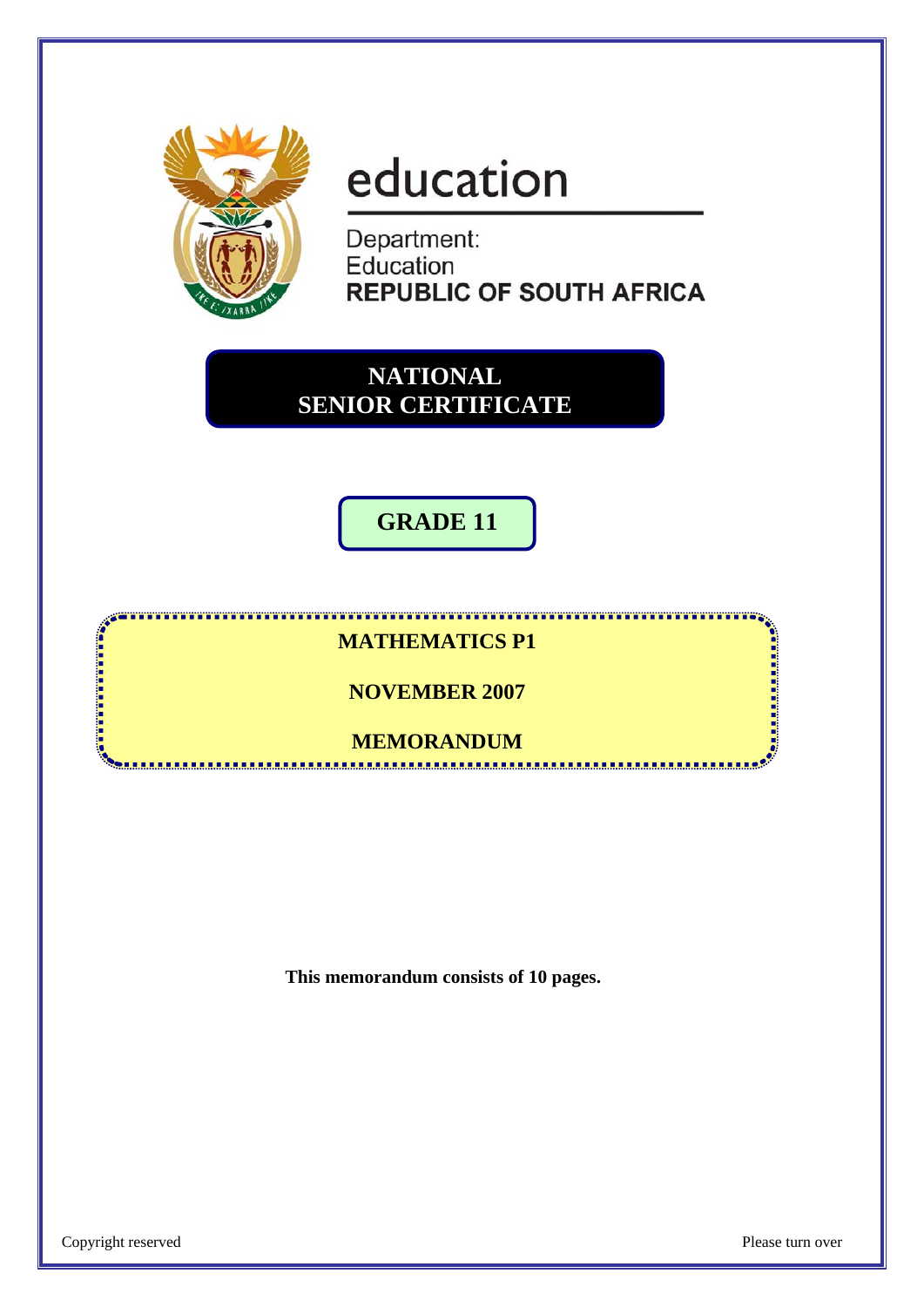#### **QUESTION 1**  1.1.1(a)  $x = -4$  or  $x = 1$  $(x+4)(x-1) = 0$  $x^2 + 3x - 4 = 0$  OR  $(x-1)(x+4) = 0$  $x^2 + 2x - 3 = -x + 1$  $(x+3)(x-1) = -x+1$  $x = 1$  or  $x = -4$  $(x+3)(x-1) + (x-1) = 0$  $\checkmark$  multiplication / transposing  $\checkmark$  equating to zero  $\checkmark$  factors  $\checkmark$  *x*-values (4) 1.1.1(b)  $-4 < x < 1$  $(x+4)(x-1) < 0$  $x^2 + 3x - 4 < 0$  $\checkmark$  factors  $\checkmark$  answers (3) 1.1.2 2  $x = \frac{-3 \pm \sqrt{13}}{2}$ 2(1)  $3 \pm \sqrt{(3)^2 - 4(1)(-1)}$  $3x - 1 = 0$  $x^2 + 3x = 1$ 2 2  $=\frac{-3\pm\sqrt{(3)^2-4(1)(-1)}}{2(1)}$  $+3x-1=$ *x*  $x^2 + 3x$  OR  $x = 0,3$  or  $x = -3,3$ 4 13 2  $x = -\frac{3}{3} \pm \frac{3}{3}$ 2 V 4 13 3 4 13 2  $3)^2$ 2  $1 + \frac{3}{2}$ 2  $3x + \left(\frac{3}{2}\right)^2 = 1 + \left(\frac{3}{2}\right)^2$  $x^2 + 3x = 1$  $2^2+3x+\left(\frac{3}{2}\right) = 1+\left(\frac{3}{2}\right)$  $x + \frac{3}{2} = \pm$  $\left(x+\frac{3}{2}\right)^2=$ ⎝  $(x+$ ⎠  $\left(\frac{3}{2}\right)$  $\left(\frac{3}{2}\right)^2 = 1 + \left(\frac{3}{2}\right)^2$ ⎝  $x^2 + 3x +$  $x = 0,3$  or  $x = -3,3$  $\checkmark$  standard form  $\checkmark$  formula  $\checkmark$  substitution  $\checkmark$  answers (5) 1.2  $2(3-y)^2 + 2y^2 = 5(3-y)y$  $2(9-6y+y^2)+2y^2=15y-5y^2$  $(y-2)(y-1) = 0$  $2x^2 + 2y^2 = 5xy$  $18 - 12y + 2y^2 + 2y^2 = 15y - 5y^2$  $9y^2 - 27y + 18 = 0$  $y^2 - 3y + 2 = 0$  $x = 3 - y$  $y = 2$  or  $y = 1$  $x=1$  or  $x=2$ **OR**   $\checkmark$  making x the subject of the formula  $\checkmark$ substitution  $\checkmark$  multiplication  $\checkmark$ simplification  $\checkmark$ standard form  $\checkmark$  v values  $\sqrt{x}$  values  $\checkmark$  making y the subject of the formula  $\checkmark$ substitution  $\checkmark$  multiplication  $\checkmark$ simplification

 $\checkmark$  standard form (9)

 $\mathcal{L}$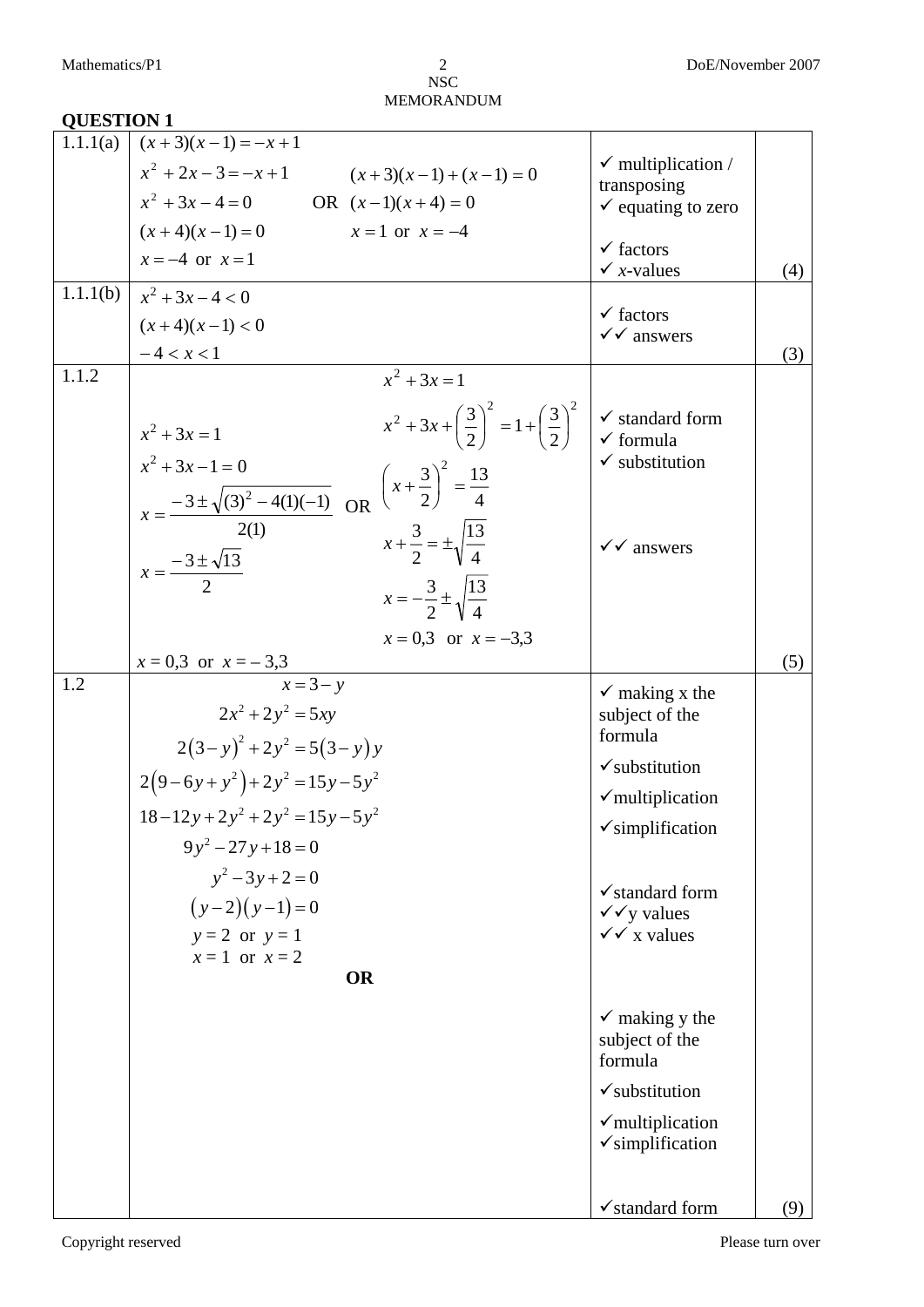| 3                 |
|-------------------|
| NSC.              |
| <b>MEMORANDUM</b> |

| $y = 3 - x$                 | шлиокетовн<br>$\sqrt{\sqrt{y}}$ values |
|-----------------------------|----------------------------------------|
| $2x^2 + 2y^2 = 5xy$         | $\checkmark \checkmark$ x values       |
| $2x^2+2(3-x)^2=5(3-x)x$     |                                        |
| $2x^2+2(9-6x+x^2)=15x-5x^2$ |                                        |
| $2x^2+18-12x+2x^2=15x-5x^2$ |                                        |
| $9x^2 - 27x + 18 = 0$       |                                        |
| $x^2-3x+2=0$                |                                        |
| $(x-2)(x-1)=0$              |                                        |
| $x=1$ or $x=2$              |                                        |
| $y = 2$ or $y = 1$          |                                        |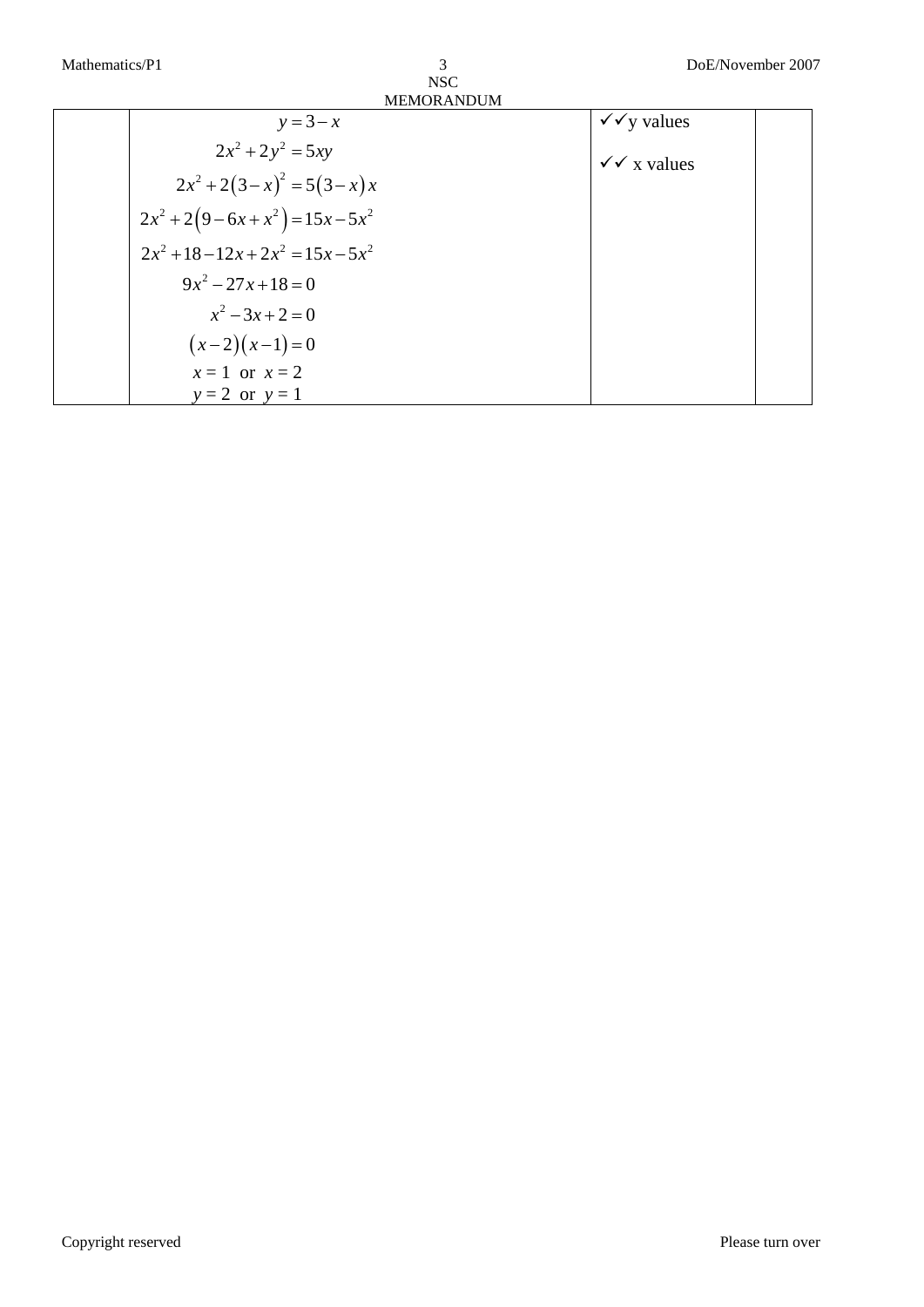| 1.3 | $f(x-1) = (x-1)^{2} - 2(x-1)$ | $\checkmark$ substitution                     |          |
|-----|-------------------------------|-----------------------------------------------|----------|
|     | $= x^2 - 2x + 1 - 2x + 2$     | $\checkmark$ multiplication<br>completing the |          |
|     | $= x^2 - 4x + 3$              | square                                        |          |
|     | $=(x^2-4x+4)-1$               | $({\sqrt{+4}}; {\sqrt{-1}})$                  |          |
|     | $=(x-2)^2-1$                  |                                               |          |
|     | <b>OR</b>                     |                                               |          |
|     | $f(x) = x^2 - 2x$             |                                               |          |
|     | $= x^2 - 2x + 1 - 1$          |                                               |          |
|     | $=(x-1)^2-1$                  |                                               |          |
|     | $f(x-1) = (x-1-1)^2 - 1$      |                                               |          |
|     | $=(x-2)^2-1$                  |                                               | (4       |
|     |                               |                                               | [ $25$ ] |

| 2.1   | $\sqrt[3]{125x^6} - \sqrt[4]{81x^8} + \sqrt{36x^4}$           | $\sqrt{5x^2}$                                                       |        |
|-------|---------------------------------------------------------------|---------------------------------------------------------------------|--------|
|       | $= 5x^2 - 3x^2 + 6x^2$                                        | $\sqrt{3x^2}$                                                       |        |
|       |                                                               | $\sqrt{6x^2}$                                                       |        |
|       | $= 8x^2$                                                      | $\sqrt{8x^2}$                                                       |        |
|       |                                                               |                                                                     | (4)    |
| 2.2.1 | $M = \sqrt{\frac{2}{2(1,5) + 5} + \frac{1}{2(1,5)}}$          | $\checkmark$ substitution                                           |        |
|       | $M = \frac{1}{2} + \frac{1}{3}$                               | $\checkmark$ simplification                                         |        |
|       | $M = \frac{5}{6}$ is rational                                 | $\sqrt{M} = \frac{5}{6}$                                            |        |
| 2.2.2 | $2x+5>0$                                                      | $\sqrt{2x+5} > 0$                                                   | (3)    |
|       |                                                               |                                                                     |        |
|       | $x > -\frac{5}{2}$                                            |                                                                     |        |
|       | $x \neq 0$                                                    | $\begin{cases} \sqrt{x} > -\frac{5}{2} \\ \sqrt{x} > 0 \end{cases}$ |        |
|       |                                                               |                                                                     |        |
|       |                                                               |                                                                     | (3)    |
| 2.3   | Yes                                                           | $\checkmark$ yes<br>$\sqrt{2^7} \cdot 2^{2000}$                     |        |
|       | $2^{2007} \cdot 5^{2000} = 2^7 \cdot 2^{2000} \cdot 5^{2000}$ | (exponential law)                                                   |        |
|       | $=128.(2.5)^{2000}$                                           | $\times$ 128                                                        |        |
|       | $=128(10)^{2000}$                                             | $\checkmark$ grouping bases                                         |        |
|       |                                                               | with same                                                           |        |
|       | the sum of the digits is $1 + 2 + 8 = 11$                     | exponents                                                           |        |
|       |                                                               | $\checkmark$ sum of digits                                          | (5)    |
|       |                                                               |                                                                     | $[15]$ |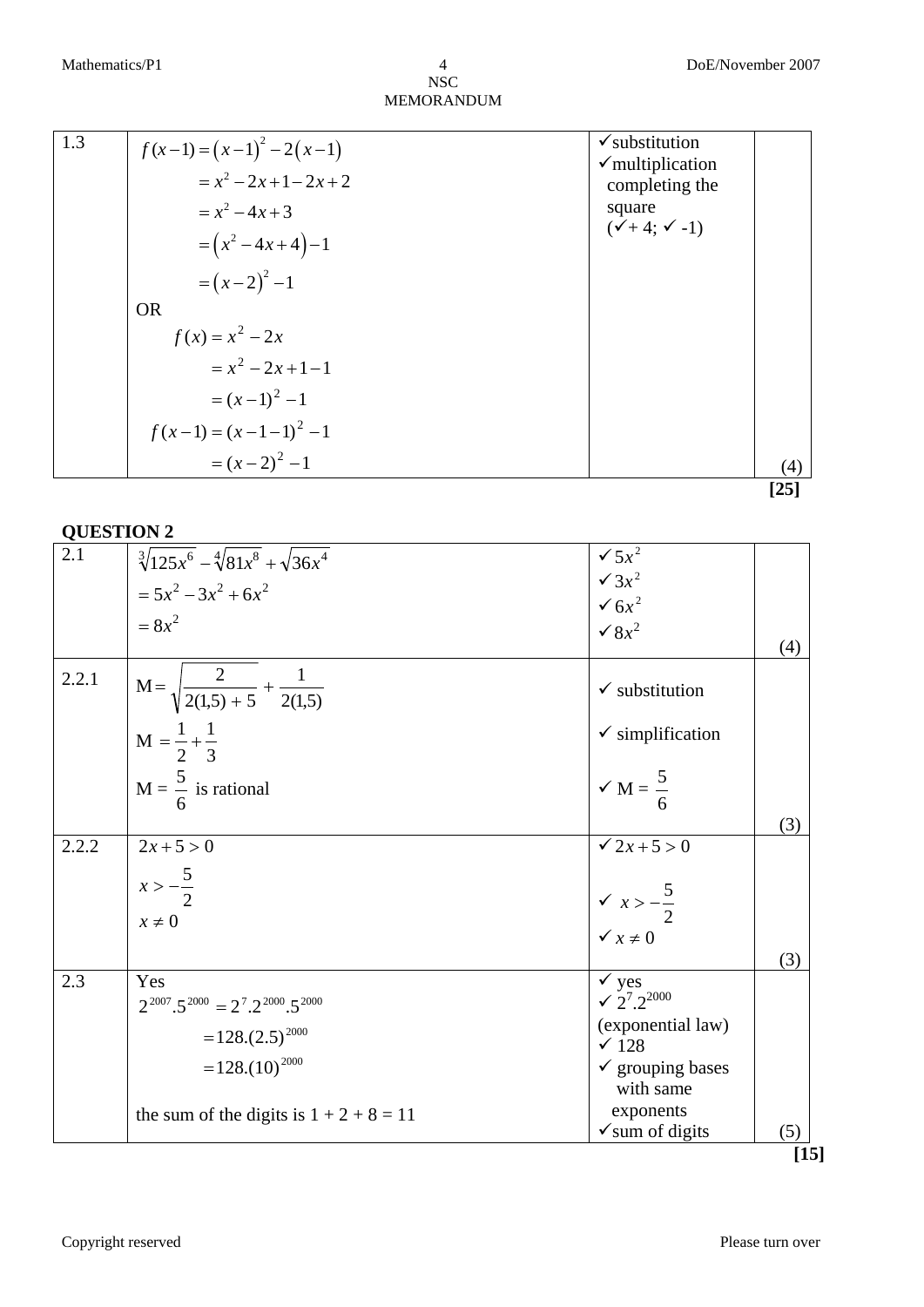| (1)<br>$T_n = an^2 + bn + c$<br>3.2<br>$\checkmark$ c =<br>From $(1; 1)$ $1 = a + b + c$<br>$c = 1 - a - b$<br>From $(2; 5)$ 5 = 4a + 2b + c<br>$5 = 4a + 2b + 1 - a - b$<br>$\checkmark$ (i)<br>$4 = 3a + b$<br>(i)<br>From (3; 11) $11 = 9a + 3b + c$<br>$11 = 9a + 3b + 1 - a - b$<br>$\checkmark$ (ii)<br>$10 = 8a + 2b$<br>(ii)<br>$\checkmark$<br>Solving (i) and (ii) simultaneously:<br>$8 = 6a + 2b$<br>$10 = 8a + 2b$<br>$\checkmark$ a<br>$2 = 2a$<br>$\checkmark$ b<br>$a=1$<br>$\checkmark$ c<br>$b=1$<br>$c=-1$<br>$T_n = n^2 + n - 1$<br><b>OR</b><br>$T_n = an^2 + bn + c$<br>$\checkmark$ eqn <sup>s</sup> (i), (ii), (iii)<br>From $(1; 1)$ $1 = a + b + c$<br>(i)<br>From $(2; 5)$ 5 = 4a + 2b + c<br>$\checkmark$ eqn (iv)<br>(ii)<br>$\checkmark$ eqn (v)<br>From (3; 11) $11 = 9a + 3b + c$<br>(iii)<br>(ii) $-$ (i) $3a + b = 4$<br>(iv)<br>$\checkmark$ a = 1<br>(iii) $-$ (ii) $5a + b = 6$<br>(v)<br>$\checkmark$ b = 1<br>$(v) - (iv)$ 2 <i>a</i> = 2<br>$\checkmark$ c = -1<br>$a=1$<br>$b=1$<br>$c=-1$<br>$T_n = n^2 + n - 1$<br>(7)<br>$P_n = n^2 + n - 1$<br>3.3<br>substitution<br>$P_{100} = 100^2 + 100 - 1 = 10099$<br>answer<br>✓<br><b>OR</b><br>$\checkmark$ substitution<br>$P_n = 100(101) - 1$<br>answer<br>✓<br>$P_n = 10099$<br>(2) | 3.1 | 29 | $\checkmark$ answer |        |
|--------------------------------------------------------------------------------------------------------------------------------------------------------------------------------------------------------------------------------------------------------------------------------------------------------------------------------------------------------------------------------------------------------------------------------------------------------------------------------------------------------------------------------------------------------------------------------------------------------------------------------------------------------------------------------------------------------------------------------------------------------------------------------------------------------------------------------------------------------------------------------------------------------------------------------------------------------------------------------------------------------------------------------------------------------------------------------------------------------------------------------------------------------------------------------------------------------------------------------------------------------------------------------|-----|----|---------------------|--------|
|                                                                                                                                                                                                                                                                                                                                                                                                                                                                                                                                                                                                                                                                                                                                                                                                                                                                                                                                                                                                                                                                                                                                                                                                                                                                                |     |    |                     |        |
|                                                                                                                                                                                                                                                                                                                                                                                                                                                                                                                                                                                                                                                                                                                                                                                                                                                                                                                                                                                                                                                                                                                                                                                                                                                                                |     |    |                     |        |
|                                                                                                                                                                                                                                                                                                                                                                                                                                                                                                                                                                                                                                                                                                                                                                                                                                                                                                                                                                                                                                                                                                                                                                                                                                                                                |     |    |                     |        |
|                                                                                                                                                                                                                                                                                                                                                                                                                                                                                                                                                                                                                                                                                                                                                                                                                                                                                                                                                                                                                                                                                                                                                                                                                                                                                |     |    |                     |        |
|                                                                                                                                                                                                                                                                                                                                                                                                                                                                                                                                                                                                                                                                                                                                                                                                                                                                                                                                                                                                                                                                                                                                                                                                                                                                                |     |    |                     |        |
|                                                                                                                                                                                                                                                                                                                                                                                                                                                                                                                                                                                                                                                                                                                                                                                                                                                                                                                                                                                                                                                                                                                                                                                                                                                                                |     |    |                     |        |
|                                                                                                                                                                                                                                                                                                                                                                                                                                                                                                                                                                                                                                                                                                                                                                                                                                                                                                                                                                                                                                                                                                                                                                                                                                                                                |     |    |                     |        |
|                                                                                                                                                                                                                                                                                                                                                                                                                                                                                                                                                                                                                                                                                                                                                                                                                                                                                                                                                                                                                                                                                                                                                                                                                                                                                |     |    |                     |        |
|                                                                                                                                                                                                                                                                                                                                                                                                                                                                                                                                                                                                                                                                                                                                                                                                                                                                                                                                                                                                                                                                                                                                                                                                                                                                                |     |    |                     | $[10]$ |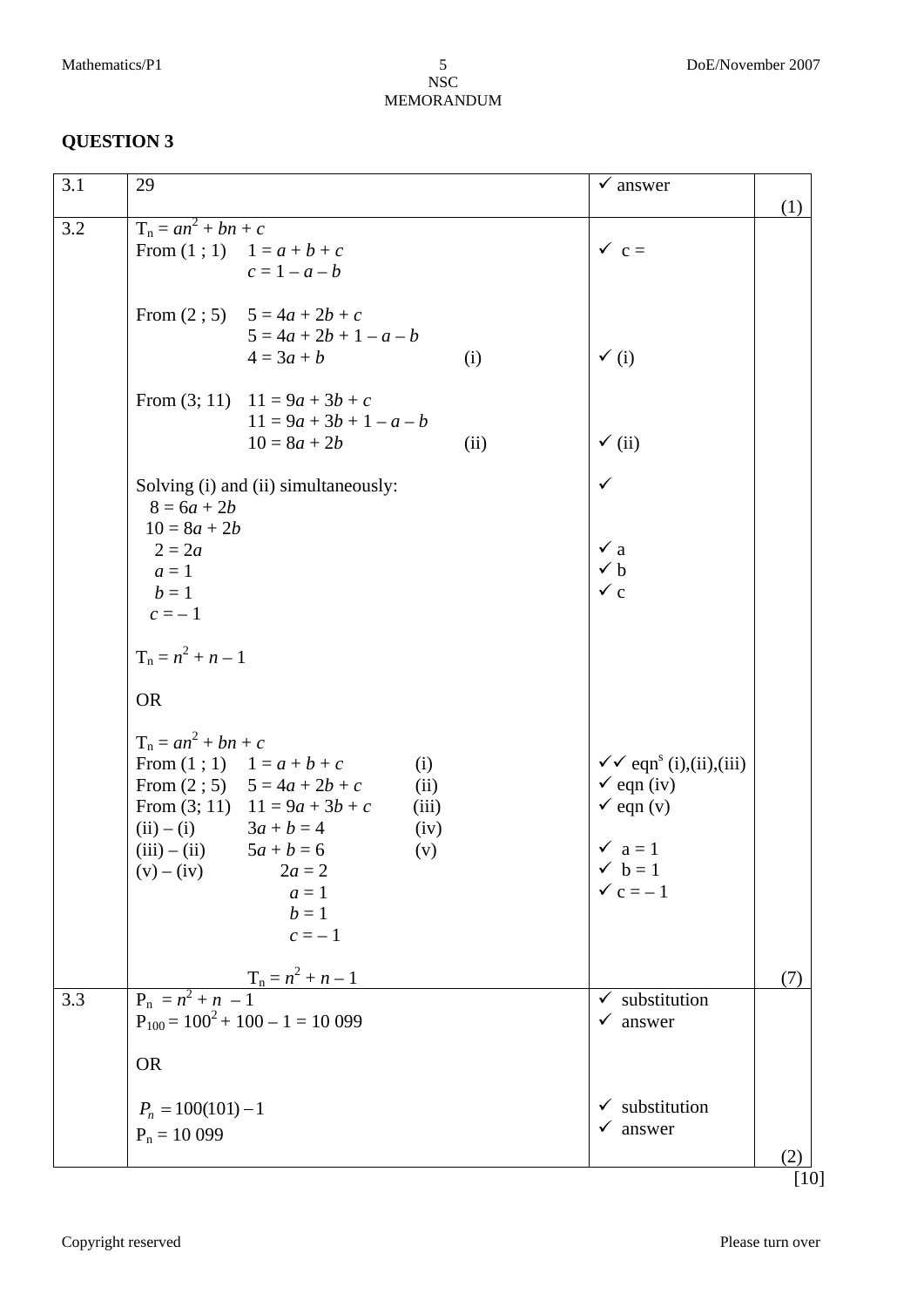| 4.1 | 2; 1; $\frac{1}{2}$ ; $\frac{1}{4}$ ; $\frac{1}{8}$ ; $\frac{1}{16}$                                                                                                                                                   | $\checkmark$ Answer                                                    |      |
|-----|------------------------------------------------------------------------------------------------------------------------------------------------------------------------------------------------------------------------|------------------------------------------------------------------------|------|
|     | ∴ Height reached during the 6 <sup>th</sup> bounce = $\frac{1}{16}$                                                                                                                                                    |                                                                        |      |
|     |                                                                                                                                                                                                                        |                                                                        | (2)  |
| 4.2 | 1 <sup>st</sup> bounce: $4\left(\frac{1}{2}\right)$ = $2^2 \cdot 2^{-1}$ = $2^{2-1} = 2^1$<br>$2^{nd}$ bounce: $4\left(\frac{1}{2}\right)\left(\frac{1}{2}\right)$ = $2^2 \cdot 2^{-1} \cdot 2^{-1}$ = $2^{2-2} = 2^0$ | $\checkmark$ (for<br>$1st$ bounce<br>$2nd$ bounce and<br>$3rd$ bounce) |      |
|     | 3 <sup>rd</sup> bounce: $4\left(\frac{1}{2}\right)\left(\frac{1}{2}\right)\left(\frac{1}{2}\right) = 2^2 \cdot 2^{-1} \cdot 2^{-1} = 2^{2-3} = 2^{-1}$                                                                 | $\checkmark$ nth bounce                                                |      |
|     | $n^{th}$ bounce: $4\left(\frac{1}{2}\right)^n = 2^{(2-n)}$                                                                                                                                                             |                                                                        |      |
|     | <b>OR</b>                                                                                                                                                                                                              |                                                                        |      |
|     | 1 <sup>ste</sup> bounce: $2 = 2^1$<br>$2^{de}$ bounce: $1 = 2^0$                                                                                                                                                       |                                                                        |      |
|     | $3^{\text{de}}$ bounce: $\frac{1}{2} = 2^{-1}$                                                                                                                                                                         |                                                                        |      |
|     | $4^{\text{de}}$ bounce: $\frac{1}{4} = 2^{-2}$                                                                                                                                                                         |                                                                        |      |
|     |                                                                                                                                                                                                                        |                                                                        |      |
|     | $n^{de}$ bounce : $2^{2-n}$                                                                                                                                                                                            |                                                                        | (4)  |
| 4.3 | $2^{2-n} = \frac{1}{2}$                                                                                                                                                                                                | $\checkmark$ substitution                                              |      |
|     | 512                                                                                                                                                                                                                    | $\sqrt{2}^{-9}$                                                        |      |
|     | $2^{2-n} = 2^{-9}$<br>$2-n = -9$                                                                                                                                                                                       | $\checkmark$ equating                                                  |      |
|     | $n=11$                                                                                                                                                                                                                 | exponents<br>$\checkmark$ answer                                       |      |
|     | during the $11th$ bounce                                                                                                                                                                                               |                                                                        |      |
|     |                                                                                                                                                                                                                        |                                                                        | (4)  |
|     |                                                                                                                                                                                                                        |                                                                        | [10] |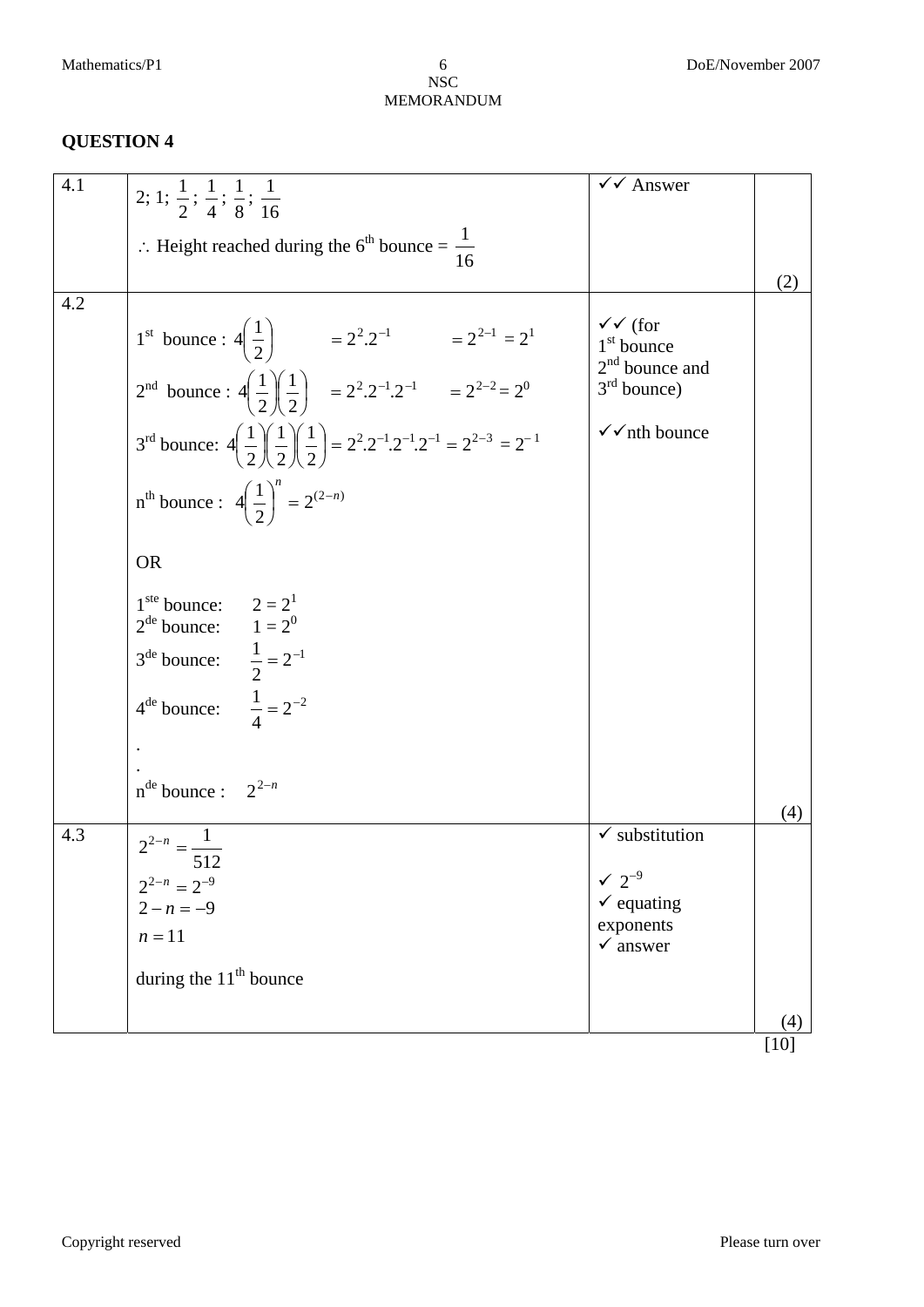NSC MEMORANDUM 7

| 5.1   | $A = P(1 - i)^n$                                                                                                                                                                                                                                                      | $\checkmark$ formula                                                                                                       |     |
|-------|-----------------------------------------------------------------------------------------------------------------------------------------------------------------------------------------------------------------------------------------------------------------------|----------------------------------------------------------------------------------------------------------------------------|-----|
|       | $21500 = 86000(1 - i)^4$                                                                                                                                                                                                                                              | $\times 21500$<br>$\checkmark$ substitution                                                                                |     |
|       | $0.25 = (1 - i)^4$                                                                                                                                                                                                                                                    |                                                                                                                            |     |
|       | $\sqrt[4]{0.25} = 1 - i$                                                                                                                                                                                                                                              |                                                                                                                            |     |
|       | $i = 1 - 0.707$                                                                                                                                                                                                                                                       |                                                                                                                            |     |
|       | $i = 0.2928932188$<br>percentage rate = $29,29\%$                                                                                                                                                                                                                     | $\checkmark$ answer<br>$\checkmark$ answer as<br>percentage                                                                |     |
|       |                                                                                                                                                                                                                                                                       |                                                                                                                            | (5) |
| 5.2.1 | $1 + i = \left(1 + \frac{i^{(m)}}{m}\right)^m$<br>$1+i = \left(1 + \frac{0.12}{12}\right)^{12}$<br>$1+i=1,126825$<br>$i = 12,68\%$                                                                                                                                    | $\checkmark$ Formula<br>$\checkmark$ Substitution<br>$\checkmark$ Simplification<br>$\checkmark$ answer<br>12,68%          | (4) |
| 5.2.2 | $\frac{T_0}{i^{(12)} = \frac{0.12}{12} = 0.01}$ $\frac{T_3}{i^{(2)} = \frac{0.14}{2} = 0.07}$<br>Original investment<br>75000 = $P\left(1+\frac{0.12}{12}\right)^{2\times12}\left(1+\frac{0.14}{2}\right)^{3\times2}$<br>$75000 = 1,905529326$ P<br>$P = R$ 39 359,14 | $\checkmark$ i<br>$\checkmark$ next <i>i</i> .<br>$\checkmark$ formula<br>$\checkmark$ substitution<br>$\checkmark$ answer |     |
|       |                                                                                                                                                                                                                                                                       |                                                                                                                            | (6) |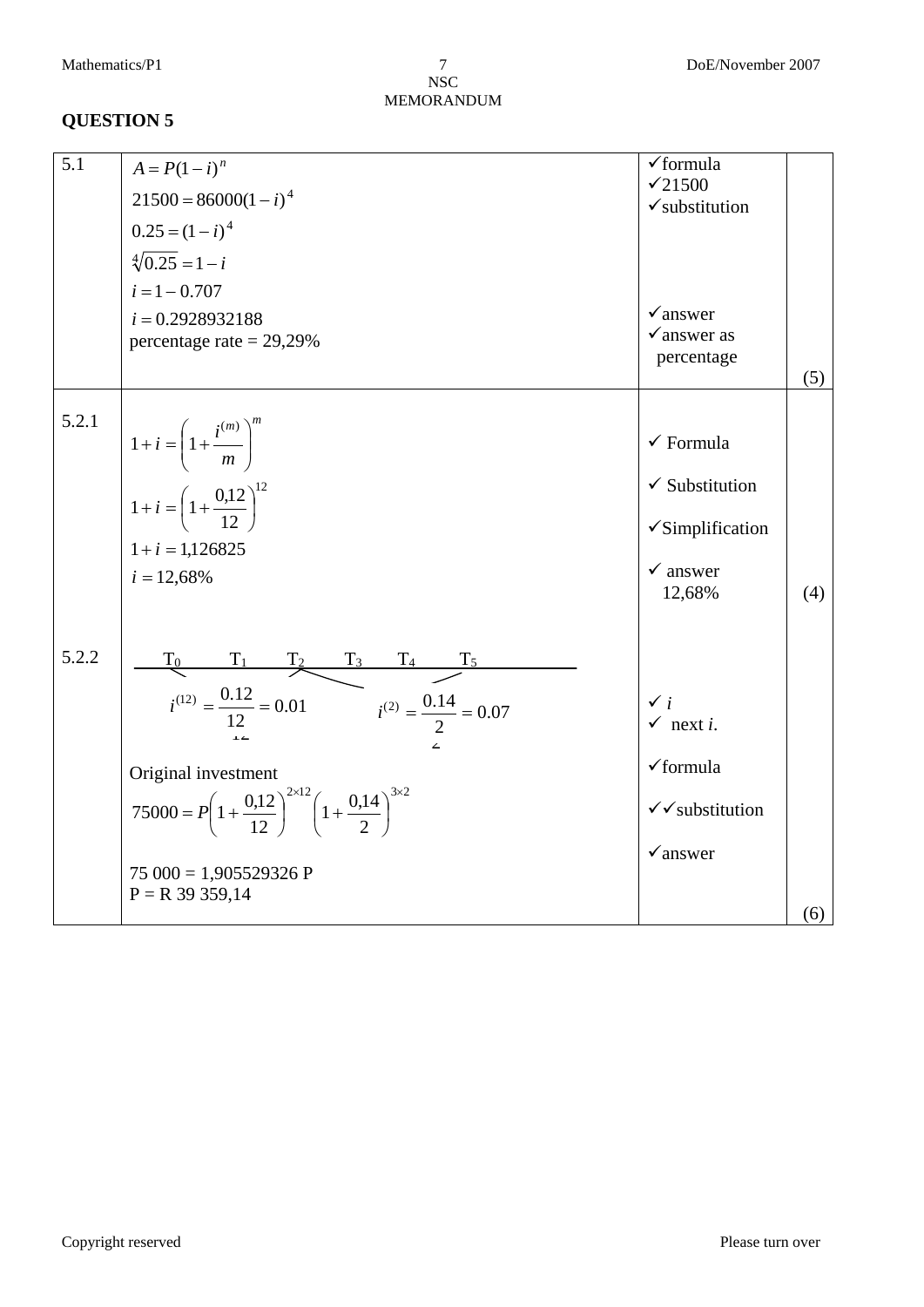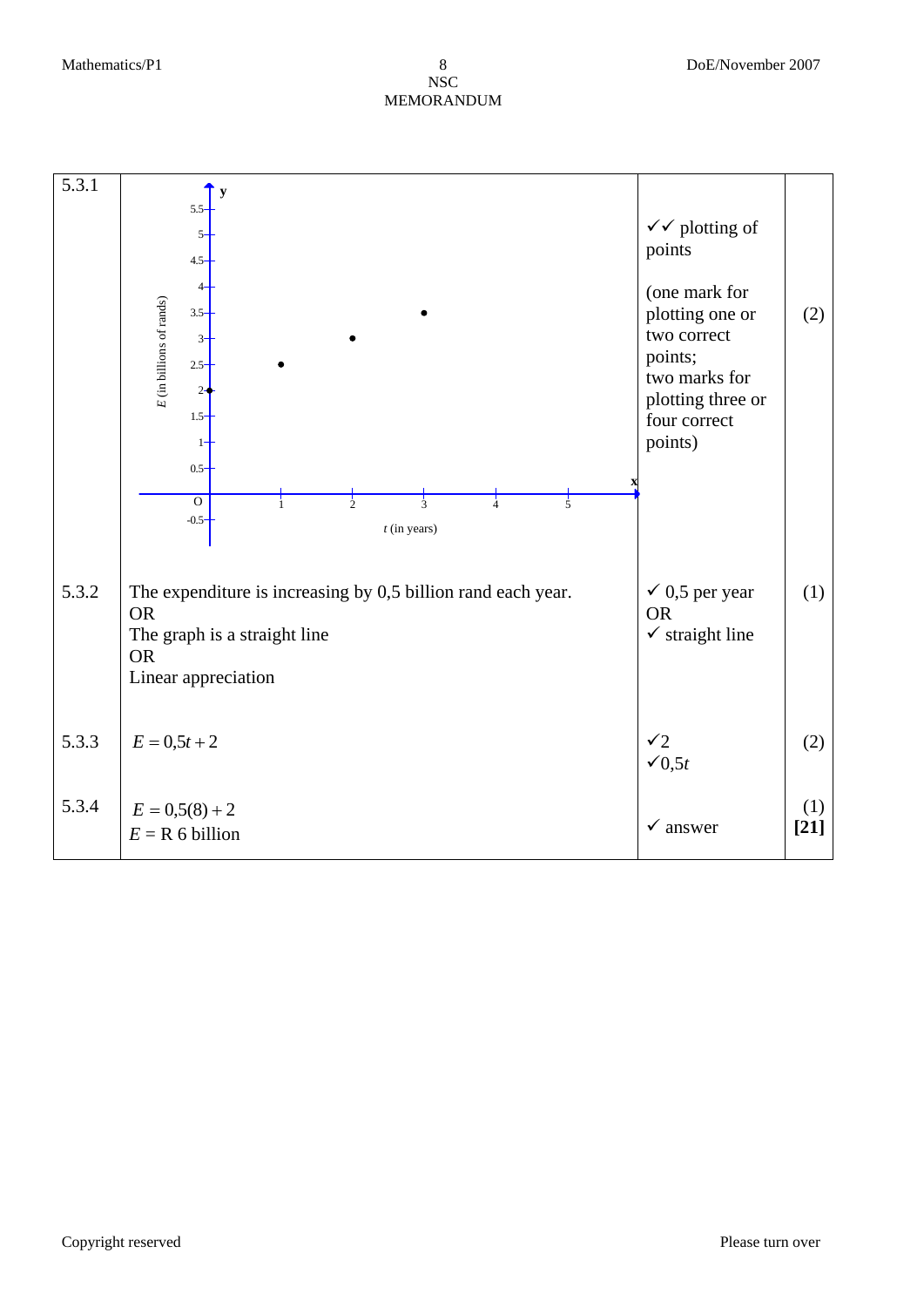| 6.1 | $P(1; 8)$ is the turning point                         | $\checkmark$ substitute                       |
|-----|--------------------------------------------------------|-----------------------------------------------|
|     | $f(x) = a(x-1)^2 + 8$                                  | Turning point                                 |
|     | $f(0) = 6$                                             |                                               |
|     | $a + 8 = 6$                                            | $\checkmark$ substitute (0; 6)                |
|     | $a = -2$                                               |                                               |
|     | $f(x) = -2(x-1)^2 + 8$                                 | $\checkmark$ a + 8 = 6<br>$\checkmark$ a = -2 |
|     | $f(x) = -2(x^2 - 2x + 1) + 8$                          |                                               |
|     | $f(x) = -2x^2 + 4x + 6$                                | $\checkmark$ multiplication                   |
|     | <b>OR</b>                                              |                                               |
|     | Shift the parabola one unit to the left<br>Then        |                                               |
|     | $f(x+1) = ax^2 + 8$                                    |                                               |
|     | $f(0) = 6$ for $x = -1$                                |                                               |
|     | $6 = a (-1)^{2} + 8$                                   |                                               |
|     | $a=-2$                                                 |                                               |
|     | $f(x+1) = -2x^2 + 8$                                   |                                               |
|     | $f(x) = f((x-1)+1)$                                    |                                               |
|     | $f(x) = -2(x-1)^2 + 8$                                 |                                               |
|     | $f(x) = -2x^2 + 4x + 6$                                |                                               |
|     |                                                        | (6)                                           |
| 6.2 | Ave gradient = $\frac{f(1) - f(3)}{1 - 2}$<br>$\alpha$ | $\sqrt{f(1)-f(3)}$<br>$1-3$                   |
|     | $\frac{f(3)-f(1)}{3-1}$                                |                                               |
|     | $=\frac{0-8}{2}$                                       | $\checkmark$ substitution                     |
|     | $=\frac{8-0}{-2}$                                      | $\checkmark$ answer                           |
|     |                                                        |                                               |
| 6.3 | $=-4$<br>$y = mx - 1$                                  | (3)<br>$\checkmark$ - 1                       |
|     | $0 = 3m - 1$                                           |                                               |
|     |                                                        | $\checkmark$ substitution                     |
|     | $3m=1$                                                 | (3; 0)                                        |
|     | $m = \frac{1}{3}$                                      | $\checkmark$ m                                |
|     |                                                        |                                               |
|     | $y = \frac{1}{3}x - 1$                                 | (3)                                           |
| 6.4 | $-2x^2 + 4x + 6 = \frac{1}{3}x - 1$                    |                                               |
|     | $-6x^2 + 12x + 18 = x - 3$                             | $\checkmark$ equating                         |
|     | $6x^2 - 11x - 21 = 0$                                  |                                               |
|     | $(6x+7)(x-3) = 0$                                      | $\checkmark$ standard form                    |
|     | $x = -\frac{7}{6}$ or $x = 3$                          | $\checkmark$ factors                          |
|     |                                                        | (6)                                           |

Copyright reserved Please turn over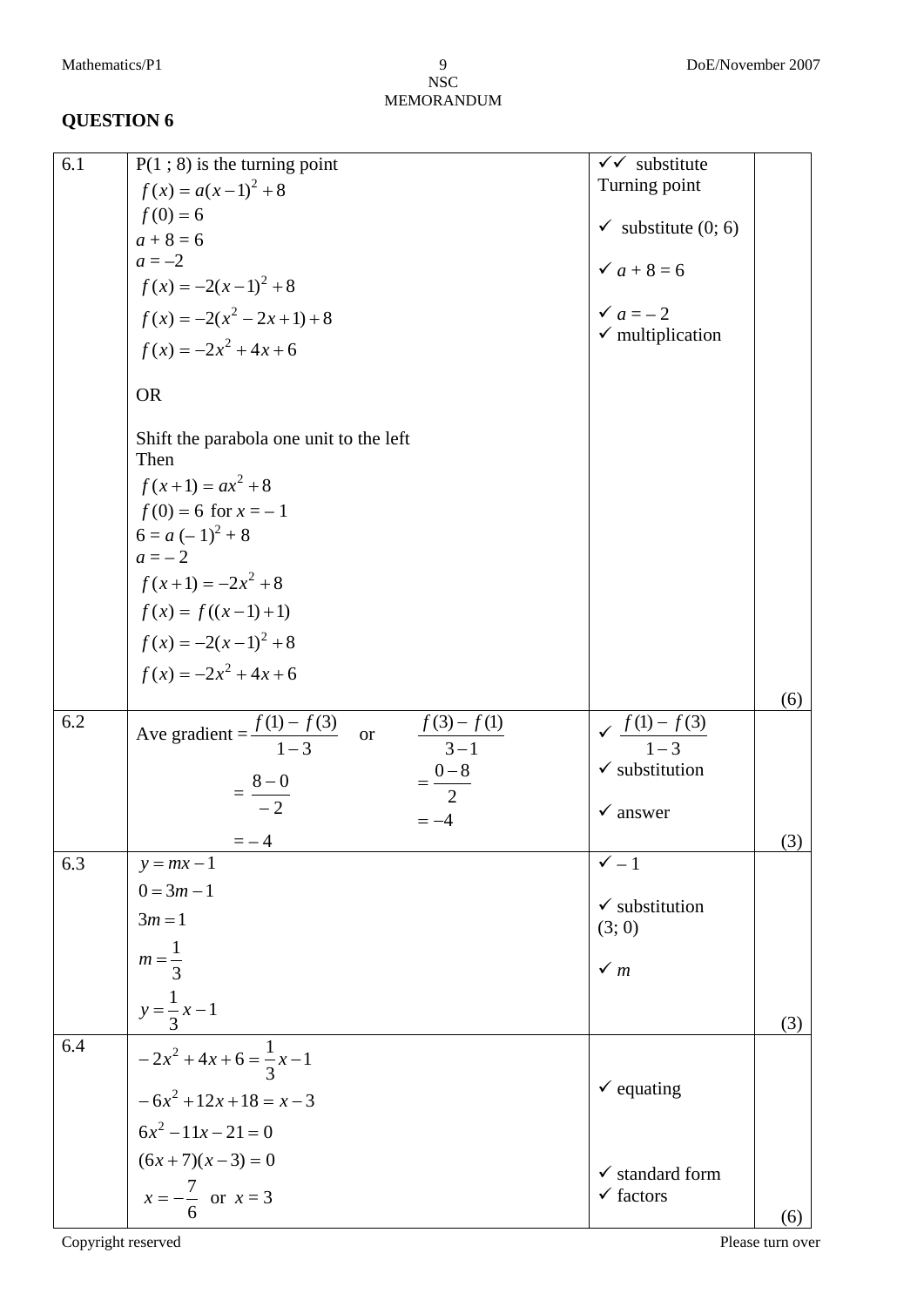NSC MEMORANDUM 10

|     | 25                                         | $\checkmark$ x-values   |  |
|-----|--------------------------------------------|-------------------------|--|
|     | 18                                         | $\checkmark$ coordinate |  |
| 6.5 | The parabola is reflected about the y-axis | $\checkmark$ reflected  |  |
|     |                                            | $v-axis$                |  |
| 6.6 | $h(x) = -2x^2 - 4x + 6$                    | $\sqrt{\sqrt{}}$ answer |  |
|     |                                            |                         |  |

# **QUESTION 7**

| 7.1     | $x \in R$ ; $x \neq 8$              | $\checkmark$ answer                                  |     |
|---------|-------------------------------------|------------------------------------------------------|-----|
|         |                                     |                                                      | (1) |
| 7.2     | $f(x) = \frac{8}{x-8} + 4$          |                                                      |     |
|         |                                     |                                                      |     |
|         | $0 = \frac{8}{x-8} + 4$             | $y = 0$                                              |     |
|         |                                     |                                                      |     |
|         | $0 = 8 + 4(x-8)$                    |                                                      |     |
|         | $4x = 24$                           | $\checkmark$ answer                                  |     |
|         |                                     |                                                      | (2) |
| 7.3     | $x=6$<br>$f(0) = \frac{8}{0-8} + 4$ | $\checkmark$ substitute $x = 0$                      |     |
|         | $p = \frac{8}{-8} + 4$              |                                                      |     |
|         | $p = -1 + 4$                        |                                                      |     |
|         | $p = 3$                             | $\checkmark$ answer                                  |     |
|         |                                     |                                                      | (2) |
| $7.4\,$ | $x = 8$ and $y = 4$                 | $\sqrt{\sqrt{\mathsf{a}}}$ nswers                    | (2) |
| 7.5     |                                     |                                                      |     |
|         | $\mathbf{y}$                        |                                                      |     |
|         |                                     | $\checkmark$ shape                                   |     |
|         |                                     | $\checkmark$ y-intercept<br>$\checkmark$ x-intercept |     |
|         |                                     | $\checkmark$ asymptotes                              |     |
|         | Δ                                   |                                                      |     |
|         |                                     |                                                      |     |
|         | 3                                   |                                                      |     |
|         | $\chi$                              |                                                      |     |
|         | 6<br>18<br>$\overline{0}$           |                                                      |     |
|         |                                     |                                                      |     |
|         |                                     |                                                      |     |
|         |                                     |                                                      |     |
|         |                                     |                                                      | (4) |

[11]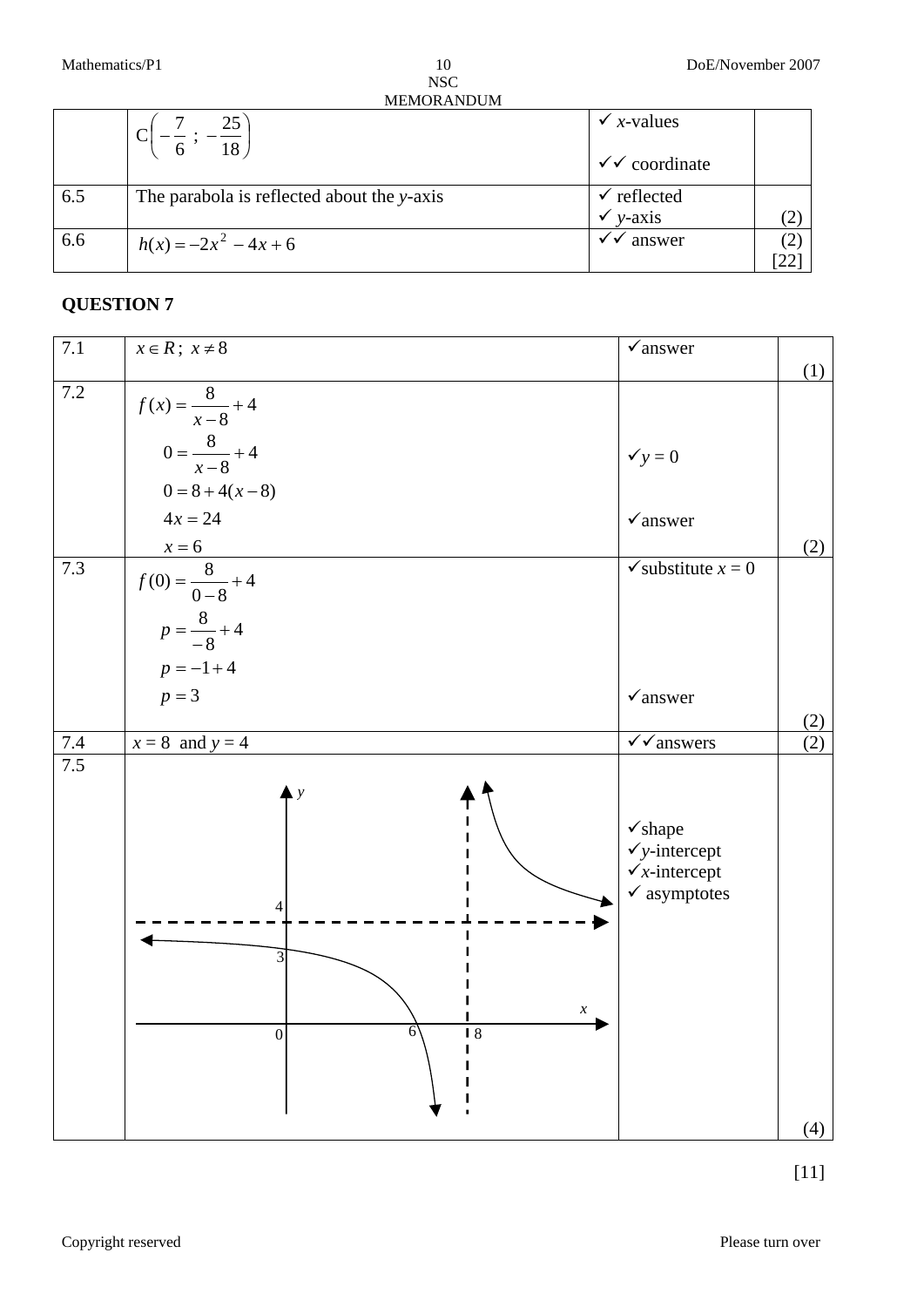## NSC MEMORANDUM

# **QUESTION 8**

| 8.1 | $f(x) = 1 + a.2^{x}$         | $f(0) = 0$                                    |     |
|-----|------------------------------|-----------------------------------------------|-----|
|     | $f(0) = 0$                   | $\checkmark$ substitution                     |     |
|     | $1 + a(2)^0 = 0$             |                                               |     |
|     | $a = -1$                     |                                               | (2) |
| 8.2 | $f(-15) = 1 + (-1)(2)^{-15}$ | $\checkmark$ substitution                     |     |
|     | $=1-(2)^{-15}$               | $\checkmark$ answer                           |     |
|     | $= 0,99997$                  |                                               |     |
|     |                              |                                               | (2) |
| 8.3 | $\frac{1}{2} = -2^x + 1$     | $\checkmark$ substitution                     |     |
|     | $\frac{1}{2} - 1 = -2^x$     |                                               |     |
|     |                              |                                               |     |
|     | $-\frac{1}{2} = -2^x$        |                                               |     |
|     |                              |                                               |     |
|     | $2^{-1} = 2^x$               | $\checkmark$ 2 <sup>-1</sup> = 2 <sup>x</sup> |     |
|     | $x = -1$                     | $\checkmark$ answer                           |     |
|     |                              |                                               | (3) |
| 8.4 | $h(x) = f(x-2) = 1-2^{x-2}$  | $\checkmark$ answer                           | (2) |
|     |                              |                                               | [9] |

| 9.1 | Period = $\frac{360^{\circ}}{2}$ = 180° | $\checkmark$ formula |     |
|-----|-----------------------------------------|----------------------|-----|
|     |                                         | $\checkmark$ answer  | (2) |
| 9.2 | $y \in [-2; 0]$                         | $\checkmark$ answer  |     |
|     |                                         |                      | (2) |
| 9.3 | Amplitude = $\frac{1}{2}$               | $\checkmark$ answer  |     |
|     |                                         |                      | (2) |
|     |                                         |                      | [6] |